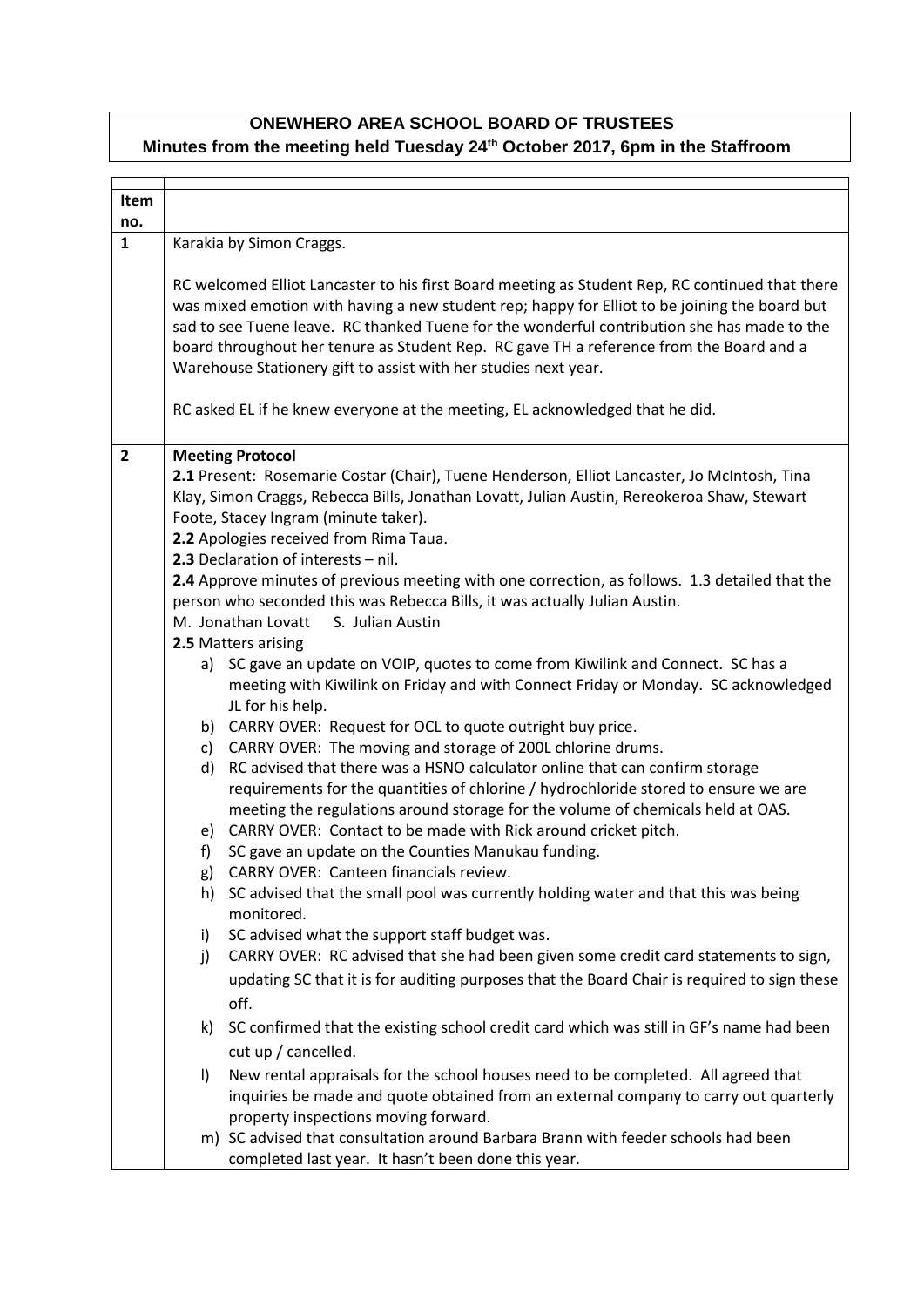|                         |    | n) SC advised that he had spoken to HA around the tag and testing. HA would like to do          |
|-------------------------|----|-------------------------------------------------------------------------------------------------|
|                         |    | this.                                                                                           |
|                         |    |                                                                                                 |
|                         |    | o) SC spoke about the Lunch Online concept, this would not work for our school.                 |
|                         |    | p) CARRY OVER: Two reminders detailed in the Students with Special Needs and Child              |
|                         |    | Protection policies to go to staff.                                                             |
|                         | q) | There was a discussion around the Health Education curriculum that is due this year. RC         |
|                         |    | advising that we had an obligation to do every 2 years, this is due this year. There was a      |
|                         |    | discussion about how this could be carried out this year.                                       |
|                         | r) | SC provided an update around Reading Eggs. SC advised that most of junior school have           |
|                         |    | Reading Eggs. There was a discussion around this, the Board had previously been                 |
|                         |    | advised that all junior students had Reading Eggs.                                              |
|                         | s) | There was a discussion around the annual plan. The Board asked how the annual plan              |
|                         |    | was communicated to staff so they were aware of what commitments had been made                  |
|                         |    | for the year. It was advised that the annual plan had been given to all staff.                  |
|                         | t) | SC advised that most tutor teachers are across tracking and updating however the tutor          |
|                         |    | teacher program needs a review.                                                                 |
|                         |    | u) RB advised that School docs had been updated with the changes to School House policy         |
|                         |    |                                                                                                 |
|                         |    | as per previous meeting.                                                                        |
|                         |    | v) SI confirmed that congratulations cards had been sent to Thomas Murray and Mr Hopoi          |
|                         |    | and the Basketball team on their recent successes.                                              |
|                         |    | w) SC confirmed that he had followed up the management issues detailed in the H&S               |
|                         |    | report. And gave an update re the pest control contractor that came to look at the              |
|                         |    | schools pest control practices and give advice.                                                 |
|                         | x) | SC advised that the COL forms had been lodged with MOE and MOU completed. 20 <sup>th</sup>      |
|                         |    | Nov the COL Principal's will be coming to an OAS staff meeting, then the week after all         |
|                         |    | COL staff to meet.                                                                              |
|                         |    | y) RC gave an update on the meeting held recently with regard to a Fundraising type             |
|                         |    | committee (meeting attended by Lexi Olsen, Natalie Smith, RC, TK, JM & RS). They are            |
|                         |    | now trying to understand the legal requirements around this, there was further                  |
|                         |    | discussion. There will be another meeting held soon with everyone regrouping and                |
|                         |    | reporting on the projects they were looking in to.                                              |
|                         |    |                                                                                                 |
| $\overline{\mathbf{3}}$ |    | <b>Strategic decisions</b>                                                                      |
|                         |    | 3.1 Review of policies, these had been distributed to staff for feedback.                       |
|                         |    | a) Privacy - there was a discussion around the Privacy Officer, in policy it is detailed as the |
|                         |    | AP for middle years. It was decided to remove newsletter from the list of things where          |
|                         |    | only a first name of a student is shared.                                                       |
|                         |    | b) Salary units - A list of what the units are allocated for at the beginning of the year to be |
|                         |    | provided at the next meeting. Names are not required, just a breakdown of the unit              |
|                         |    | allocation.                                                                                     |
|                         | C) | Classroom release policy - no change.                                                           |
|                         |    | d) Appointment Procedure - SC advised that the EEO survey requirement had been                  |
|                         |    | implemented.                                                                                    |
|                         |    | With the exception of the changes talked about it was agreed to ratify the above 4              |
|                         | e) |                                                                                                 |
|                         |    | policies.                                                                                       |
|                         |    | M. Jonathan Lovatt<br>S. Rebecca Bills                                                          |
|                         |    | 3.2 Policies for Assurance this meeting (carried over from September meeting):                  |
|                         |    |                                                                                                 |
|                         |    | a) CARRY OVER: International Students.                                                          |
|                         |    | b) SC advised the swimming pool policy could be assured from this point on. SC advised          |
|                         |    | he had gone through policy with HA, microbiological testing to be carried out monthly           |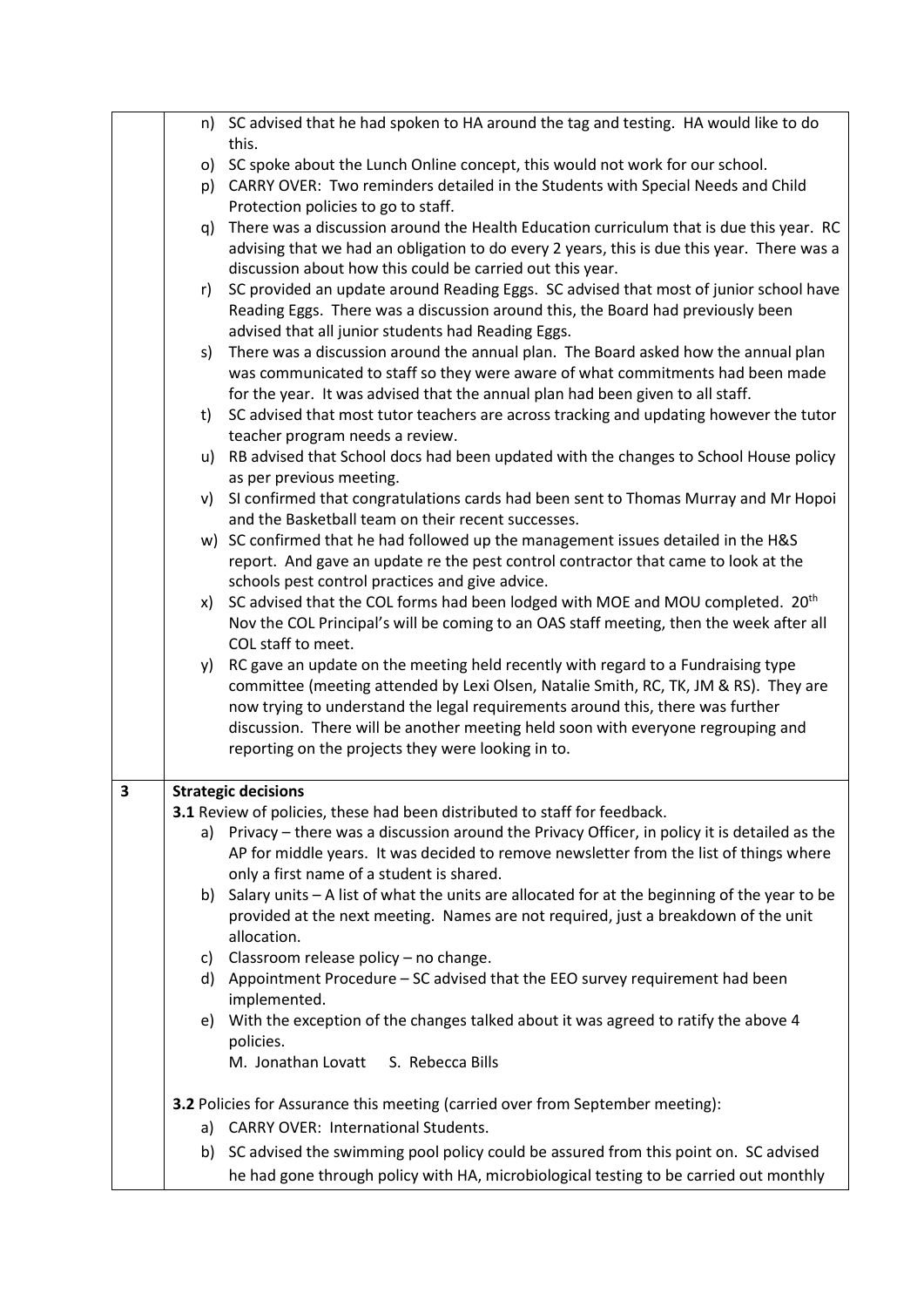|   |         | was highlighted. There was a discussion around changing the wording to 'Standing                                                                                                 |
|---|---------|----------------------------------------------------------------------------------------------------------------------------------------------------------------------------------|
|   |         | dives' not permitted from side of pool, this is to ensure that sitting dives that are taught                                                                                     |
|   |         | to junior students are permitted. There is clarification required around the stand-down                                                                                          |
|   |         | period (2 weeks) from using the pool if you have had diarrhoea.                                                                                                                  |
|   | c)      | SC assured the Safety Management System policy. SC raised the need for 'inclusion of                                                                                             |
|   |         | health & safety goals' in staff performance appraisals, saying he wanted the staff to be                                                                                         |
|   |         | focused on teaching and learning. SC requested this be removed, it was agreed that                                                                                               |
|   |         | this be removed except for appropriate roles, eg: caretaker. There was a discussion                                                                                              |
|   |         | around the need to have the fire brigade present for one drill.                                                                                                                  |
|   |         | d) SC assured the Risk Management policy.                                                                                                                                        |
|   |         | e) SC assured the guidelines around the SUE report process / policy. RC advised that a                                                                                           |
|   |         | Board member is to complete a 6 monthly review on SUE reports.                                                                                                                   |
|   | f)      | SC assured the Abuse Reporting Procedures policy is being followed. There was a                                                                                                  |
|   |         | discussion around training for staff who are given disclosure. RB spoke of the CYF                                                                                               |
|   |         | booklet which has good information.                                                                                                                                              |
|   | g)      | SC assured the Evacuation Procedure / Emergency Kit policy.                                                                                                                      |
|   | h)      | SC assured the Digital Technology and Cyber safety policy.                                                                                                                       |
|   | i)      | SC confirmed that the Student Attendance policy is being followed.                                                                                                               |
|   | j)      | SC advised re the Managing Income & Expenditure policy, that moving forward no cash                                                                                              |
|   |         | cheques will be issued. An alternative arrangement is to be implemented, SC can then                                                                                             |
|   |         | assure this policy is being followed.                                                                                                                                            |
|   | k)      | RC thanked SC for working through all of the assurances to get these up to date,                                                                                                 |
|   |         | acknowledging that this would have taken considerable time to do.                                                                                                                |
|   | $\vert$ | RB gave an overview around changing our school as a 'primary' set up on School Docs to                                                                                           |
|   |         | a 'composite' school to ensure the policies are more applicable. Saying this is why we                                                                                           |
|   |         | are requiring amendments to adapt at present. The Board was asked if everyone was                                                                                                |
|   |         | happy for RB to work through and request clarification / or ask questions as and when                                                                                            |
|   |         | required with moving to the composite set-up. All agreed they were happy for this to                                                                                             |
|   |         | happen.                                                                                                                                                                          |
|   |         |                                                                                                                                                                                  |
| 4 |         | <b>Strategic discussions</b>                                                                                                                                                     |
|   |         | 4.1 Principals report / annual plan update                                                                                                                                       |
|   |         | a) SC talked through the Principal's report and the new template. There was a discussion<br>around the NCEA data, level 3 data of concern. SC advised that they are working hard |
|   |         | on getting as many of these students through as they can. There was a discussion                                                                                                 |
|   |         | around data and tracking of data and how this gets passed on as the student moves                                                                                                |
|   |         | through school/classes.                                                                                                                                                          |
|   |         | b) SC updated on Maori language week and how this had been celebrated and recognized                                                                                             |
|   |         | within school.                                                                                                                                                                   |
|   |         | c) SC gave an update on where the property plan was currently at and solutions being<br>looked at to move this forward to finalise.                                              |
|   |         | d) SC talked through the changes to the Education Act, there was a discussion around this.                                                                                       |
|   |         | Regarding Cohort entry changes, SC said he would like to implement this at the school                                                                                            |
|   |         | and talked through this.                                                                                                                                                         |
|   |         | All Board members agreed that they were happy for SC to engage in community                                                                                                      |
|   |         | consultation.                                                                                                                                                                    |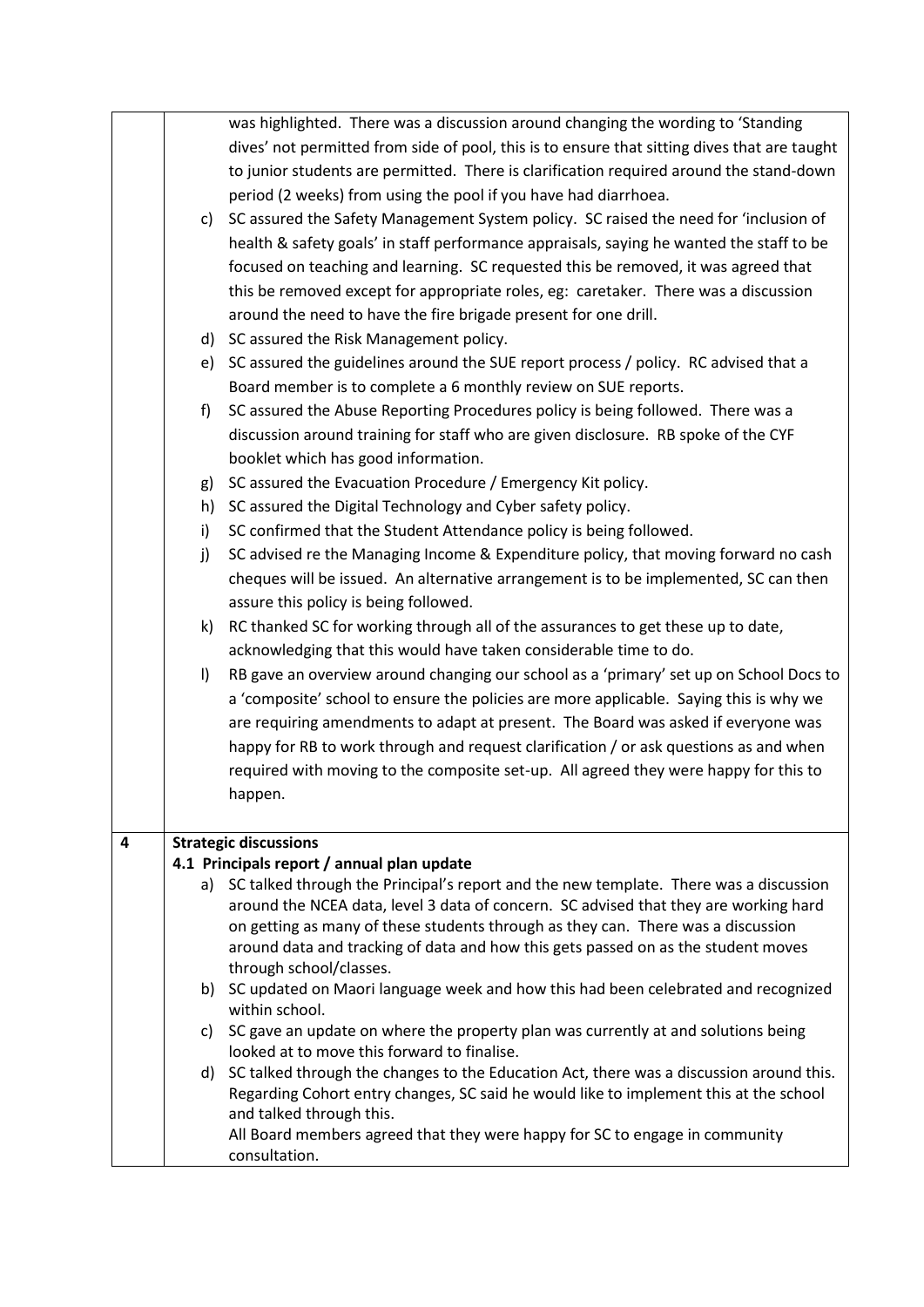|    |                                                              | e) SC advised that SLT is currently looking at reviewing both senior and junior leadership  |  |
|----|--------------------------------------------------------------|---------------------------------------------------------------------------------------------|--|
|    |                                                              | structure.                                                                                  |  |
|    | f)                                                           | SC gave an update on the SENCO role and options were discussed.                             |  |
|    | g)                                                           | There was a discussion around end of year reports going out on the last day of school,      |  |
|    |                                                              | SC advised that this is general practice. It was discussed that if this continues to happen |  |
|    |                                                              | that there should not be any surprises to parents in reports as there is no opportunity     |  |
|    |                                                              | for parents to discuss reports being sent on the last day.                                  |  |
|    | h)                                                           | There was a discussion around the potential for a traffic light system to measure and       |  |
|    |                                                              | monitor data (expected credits etc.). SC advised he was exploring what other schools        |  |
|    | do.                                                          |                                                                                             |  |
|    | i)                                                           | SC advised that the School Leaver Achievement and Destination Profile for 2016 had          |  |
|    |                                                              | been included for everyone to look through.                                                 |  |
|    |                                                              |                                                                                             |  |
|    |                                                              | 4.2 SENCO report submitted by Mrs Pryor tabled. JA gave a suggestion around allocation of   |  |
|    |                                                              | hours, there was a discussion around this.                                                  |  |
|    |                                                              |                                                                                             |  |
| 5  | <b>Monitoring</b>                                            |                                                                                             |  |
|    |                                                              | 5.1 Finance report for September 2017 tabled.                                               |  |
|    |                                                              | a) RC explained to new Board members about the Board sub-committees - the finance           |  |
|    |                                                              | one made up of JA / SC / RC, RC advised that the sub-committee meets before the             |  |
|    |                                                              | Board meetings to prepare. RC also said that NZSTAs advice was to avoid having sub-         |  |
|    |                                                              | committees where possible to ensure the full Board are across everything. SC                |  |
|    |                                                              | acknowledged the hours RC spends on school matters. JA happy to step up and be the          |  |
|    |                                                              | first point of contact for SC regarding finance.                                            |  |
|    |                                                              | b) SC gave an update on revising the budget. There was a discussion around parent           |  |
|    |                                                              | donations and how this was tracking.                                                        |  |
|    | c)                                                           | There was a discussion around where things are budgeted for and the expenditure is          |  |
|    |                                                              | greater than the income, leaving the school with a loss. It was agreed that this cannot     |  |
|    |                                                              | continue.                                                                                   |  |
|    |                                                              | d) Discussion around the swimming pool toilet upgrade - request info on sign off for the    |  |
|    |                                                              | work carried out.                                                                           |  |
|    |                                                              |                                                                                             |  |
|    |                                                              | e) There was a discussion around the 2016 audit not being finalised and overdue with        |  |
|    |                                                              | MOE. Details of outstanding points that the auditor is waiting on were explained.           |  |
|    |                                                              | M. Jonathan Lovatt<br>S. Julian Austin                                                      |  |
|    |                                                              | 5.2 Staff rep report tabled.                                                                |  |
|    | M. Rebecca Bills                                             | S. Julian Austin                                                                            |  |
|    |                                                              | 5.3 Student rep report tabled. TH gave an overview of her report.                           |  |
|    |                                                              | M. Tuene Henderson<br>S. Rebecca Bills                                                      |  |
|    |                                                              | 5.4 Maori report - school marae discussion, refer point 7.1.                                |  |
|    |                                                              | 5.5 No Health & Safety report for this meeting.                                             |  |
|    |                                                              |                                                                                             |  |
| 6  |                                                              | <b>Inward Correspondence</b>                                                                |  |
|    |                                                              | 6.1 STA news - Sep 2017, issue 276 and Resene brochure.                                     |  |
|    | 6.2 NZ Education Gazette, vol 96, number $17 - 25$ Sep 2017. |                                                                                             |  |
|    |                                                              | 6.3 NZ Education Gazette, vol 96, number 18 - 16 Oct 2017.                                  |  |
|    |                                                              |                                                                                             |  |
| 6A |                                                              | <b>Outwards Correspondence</b>                                                              |  |
|    | Nil                                                          |                                                                                             |  |
|    | <b>General Business</b>                                      |                                                                                             |  |
| 7  |                                                              |                                                                                             |  |